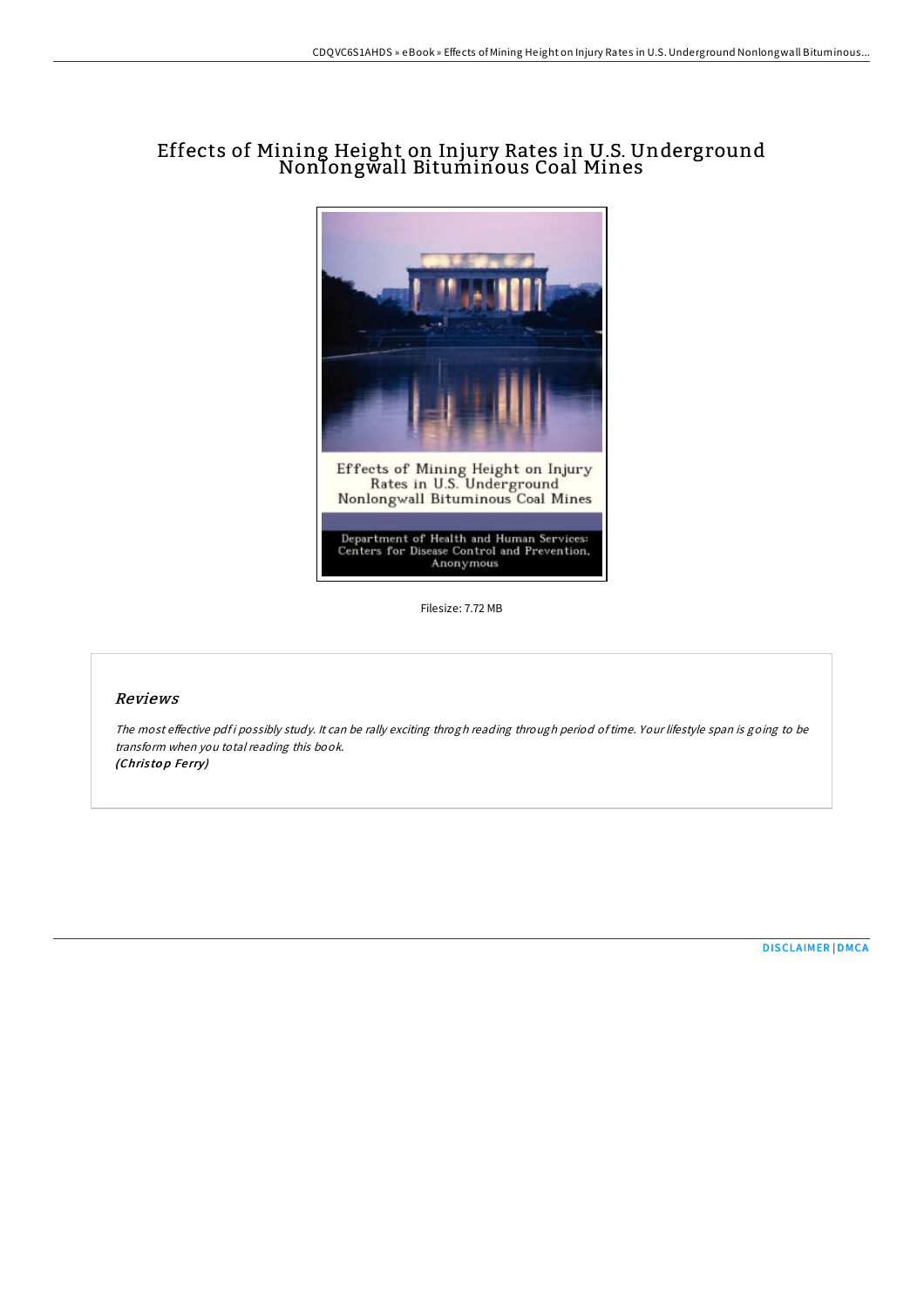## EFFECTS OF MINING HEIGHT ON INJURY RATES IN U.S. UNDERGROUND NONLONGWALL BITUMINOUS COAL MINES



To read Effects of Mining Height on Injury Rates in U.S. Underground Nonlongwall Bituminous Coal Mines eBook, you should refer to the button listed below and save the file or gain access to other information which are relevant to EFFECTS OF MINING HEIGHT ON INJURY RATES IN U.S. UNDERGROUND NONLONGWALL BITUMINOUS COAL MINES book.

Bibliogov, United States, 2013. Paperback. Book Condition: New. 246 x 189 mm. Language: English . Brand New Book \*\*\*\*\* Print on Demand \*\*\*\*\*.A study was conducted examining the effects of mining height on injury rates in United States underground nonlongwall bituminous coal mines after controlling for number of employees and mining methods. Data were obtained from employment and accident/injury databases of the Mine Safety and Health Administration (MSHA). Nonfatal disabling injury rates were determined for the 5 year period from 1990 to 1994. Details regarding the populations of the mines included in the analysis and the demographics of injured miners were described. A total of 22,607 underground nonfatal injuries which had corresponding seam height information were reported to the MSHA over the study period; 91.6 of these were due to handling materials, machinery, powered haulage, slip or fall of person, fall of mine roof, and/or nonpowered hand tools. The strongest relationship between seam height and injury rates was seen for walking /running and crawling /kneeling activities. Accidents involving load, haul, and dump types of powered haulage equipment demonstrated the most consistent trend in injury rates associated with differences in seam height. Injury rates declined as seam height increased for all mine types for these types of accidents. The lowest rates of injuries involving shuttle cars and the highest rates of injuries involving powered haulage conveyors were observed in low seams across all mine sizes. Fatal and non fatal injury rates for machinery accidents involving roof bolters and nonfatal injuries resulting from falls of roof were lowest in high seam mines, with the exception of the largest mines. Nonfatal disabling injury rates for material handling accidents and injury rates for accidents involving powered haulage locomotives were greater in larger mines. Fatal and nonfatal injury rates for accidents involving continuous mining machines were inversely...

 $\sqrt{m}$ Read Effects of Mining Height on Injury Rates in U.S. Underground Nonlongwall [Bitumino](http://almighty24.tech/effects-of-mining-height-on-injury-rates-in-u-s-.html)us Coal Mines Online E Download PDF Effects of Mining Height on Injury Rates in U.S. Underground Nonlongwall [Bitumino](http://almighty24.tech/effects-of-mining-height-on-injury-rates-in-u-s-.html)us Coal Mines